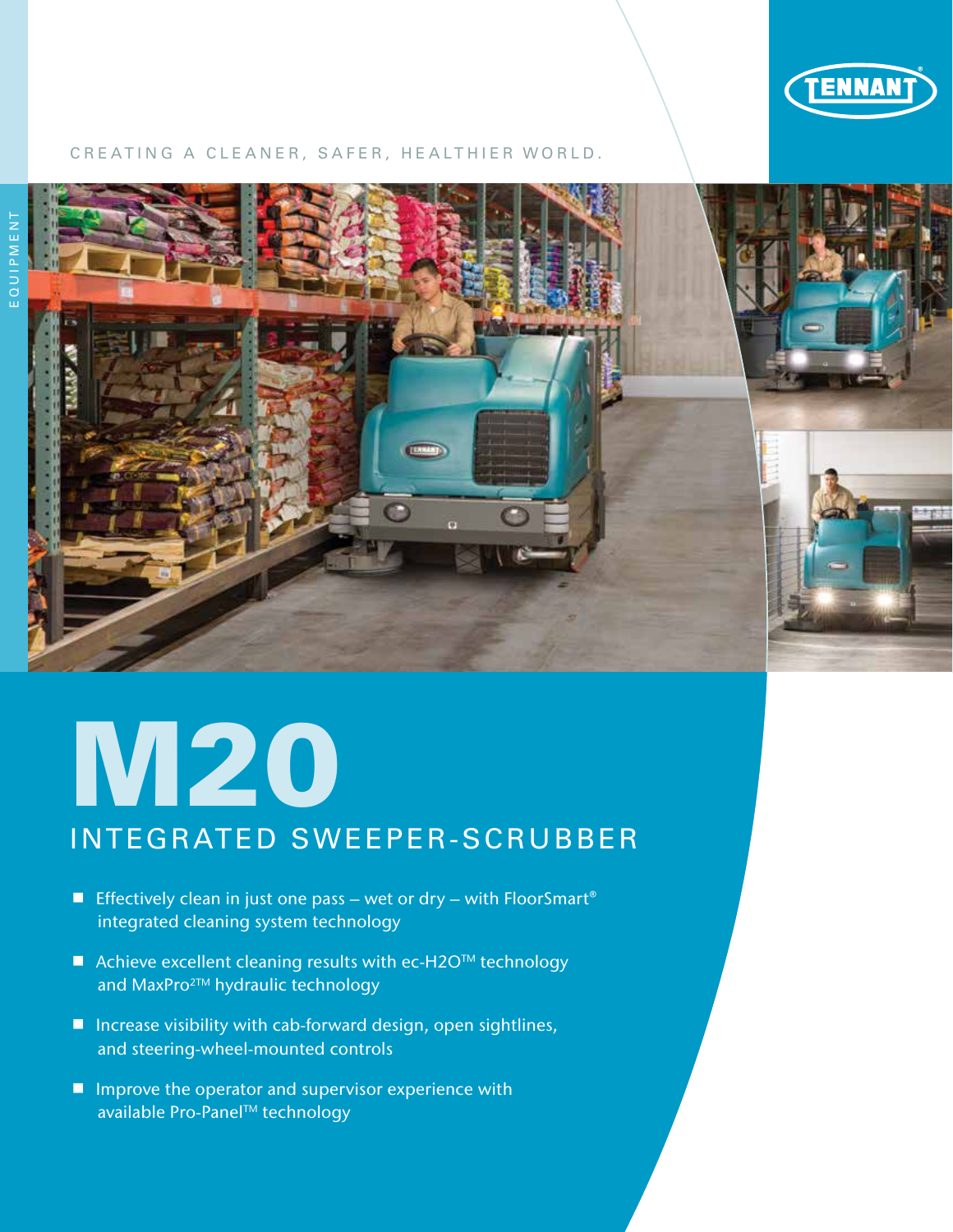#### AN INNOVATIVE, HIGH-PERFORMANCE, INTEGRATED SWEEPER-SCRUBBER FOCUSED ON DELIVERING CUSTOMIZED SOLUTIONS TO MEET CUSTOMER NEEDS



#### THE M20 ADDRESSES YOUR KEY BUSINESS CHALLENGES

#### REDUCE COST TO CLEAN

 $\bigoplus$ 

t

• Improve productivity by cleaning in a single pass with FloorSmart® integrated cleaning system technology that combines sweeping and scrubbing functions.

#### MAINTAIN HEALTH & SAFETY

• Ensure employee safety with a high-capacity, multi-level hydraulic rear hopper that eliminates the need to manually handle debris.

#### ENHANCE FACILITY IMAGE

• Deliver excellent cleaning results with MaxPro $2TM$  hydraulic technology that provides consistent power to the brush drive motors regardless of floor surface changes.

#### EASY OPERATION & MAINTENANCE

• Reduce training and simplify operation with the Touch-n-Go<sup>TM</sup> control module featuring 1-Step<sup>TM</sup> start button.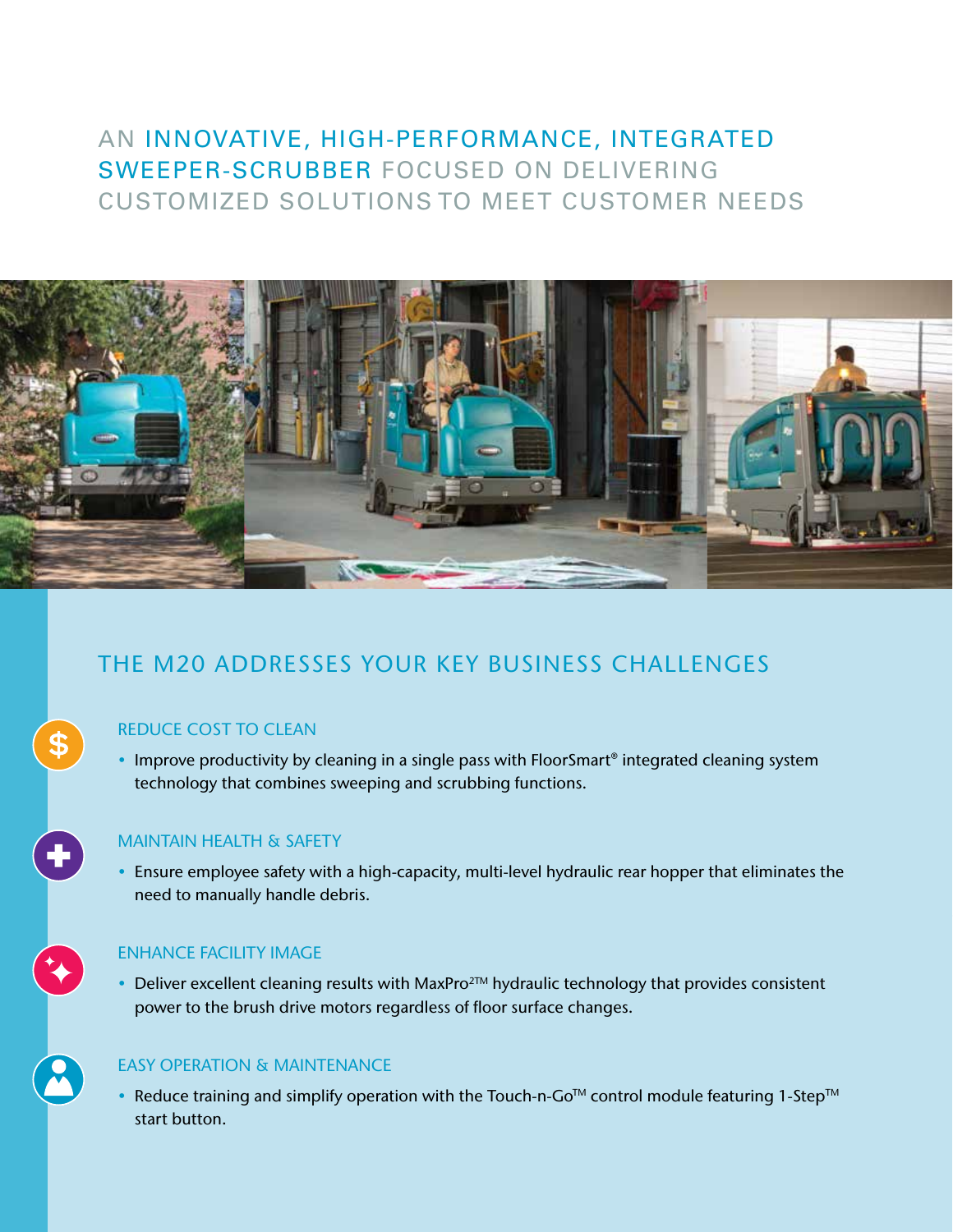#### INNOVATIVE TECHNOLOGIES



#### AVAILABLE PRO-PANEL™ TECHNOLOGY REDEFINES THE USER EXPERIENCE

Transform your cleaning operation with Pro-Panel™ technology – a revolutionary breakthrough in user experience. Pro-Panel™ technology integrates multiple controls into an intuitive, high-visibility touch screen interface.

**Effectively manage your asset and operators** with supervisor controls that allow the machine function to be matched to the operator skill level and prevent unauthorized use.



- **Ensure successful starts with Pro-ID**<sup>™</sup> operator login that automatically activates the specific operator's personalized cleaning settings and downloadable Pro-Check™ pre-operation checklists.
- Increase cleaning efficiency with programmable Zone Settings<sup>TM</sup> that allow you to establish preferred cleaning settings by area of facility.
- **Provide operators a view of their cleaning path without having to take their** eyes off the direction of travel with PerformanceView™.
- Increase visibility with backup camera featuring colored guidelines that help drivers safely dump debris and avoid objects when in reverse.
- Reduce the need for extensive operator training with on-board, on-demand videos.
- **If** Increase machine ease of use with 28 different language options.

#### ADDITIONAL EXCLUSIVE **TECHNOLOGIES**

All technologies increase scrub time up to three times using a single tank of water.



ec-H2O™ technology electrically converts water into an innovative cleaning solution that cleans effectively, saves money, improves safety, and reduces environmental impact\* compared to daily cleaning floor chemicals and methods.





**ES<sup>®</sup>** Extended Scrubbing productivity enhancement system recycles cleaning chemicals to increase uptime and improve productivity by scrubbing floors using 66% less chemicals than traditional cleaning methods.

\* Based on a study by EcoForm™. Visit www.tennantco.com for more information.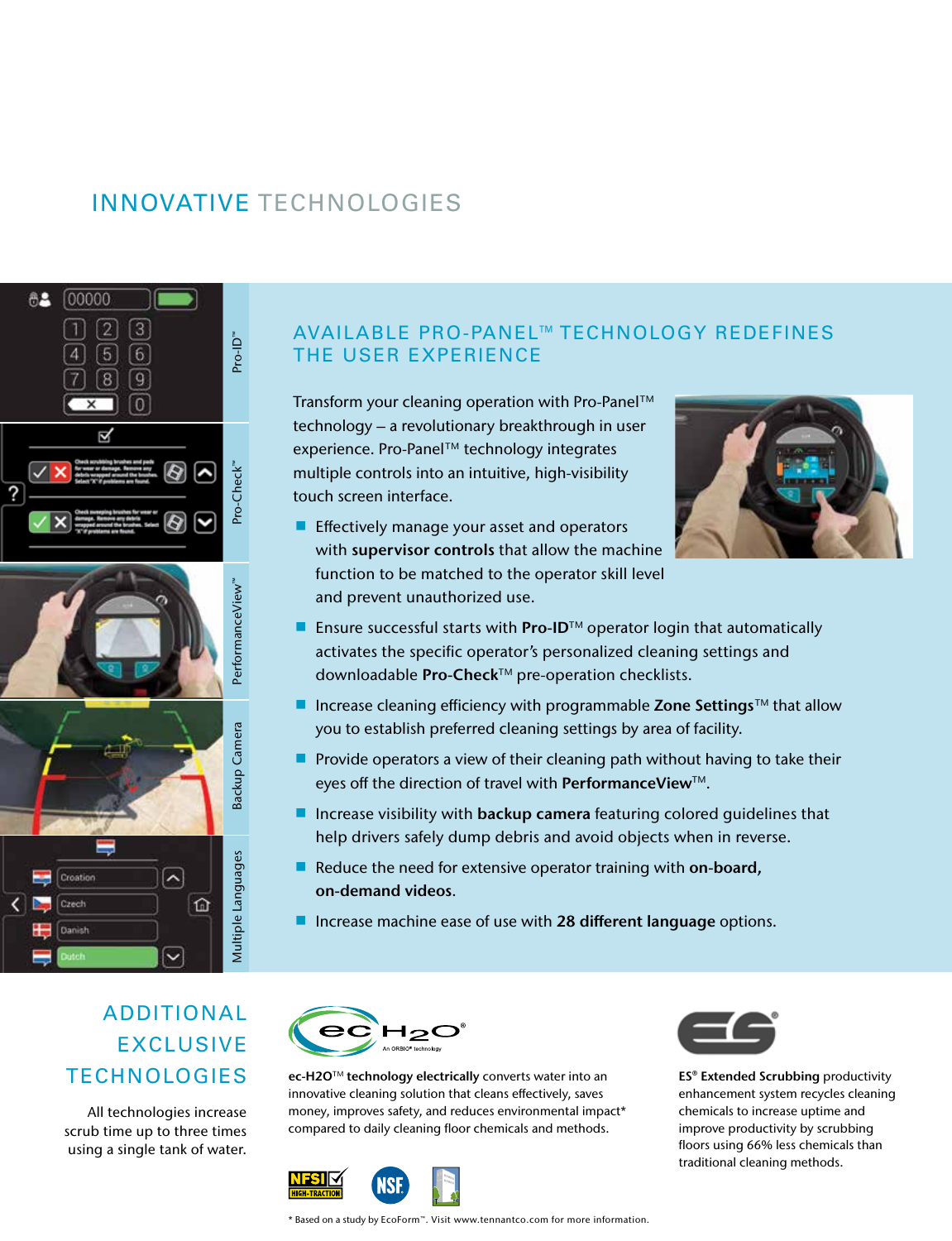#### INSIDE THE

# M20

Touch-n-Go™ control module •• with 1-Step™ start button allows easy access to all settings without having to remove hands from wheel

> Full front shroud ensures operator leg and foot • protection

Corrosion-resistant .. Duramer<sup>™</sup> construction on shrouding and solution and recovery tanks for long life

Front-wheel steering and high-traction tires provide excellent maneuverability in congested spaces

Forward operating position improves operator safety and visibility •

Optional ec-H2O™ technology improves productivity and reduces environmental impact

> Solution and recovery tanks allow for complete visual inspection and cleanout :

Heavy-gauge steel frame with full wraparound bumper and cushioned rollers help protect machine life •

Yellow touch points save time and ensure proper maintenance

Dura-Track™ parabolic squeegee with SmartRelease<sup>™</sup> improves water pickup and damage resistance

Rugged 18 in/460 mm tires allow easy maneuvering indoors and out

#### Scrubbing side brush widens cleaning path up to 54 in/1,370 mm.

results in one pass

FloorSmart® integrated cleaning technology provides exceptional sweeping and scrubbing

> Spray hose makes machine spray-down and cleanup quick and easy.

Wet/dry synthetic fiber panel filter with InstantAccess<sup>™</sup> provides excellent dust control and shakeback

> Rear and side steel guards protect squeegee upon impact and prevent it from hooking on to obstacles.







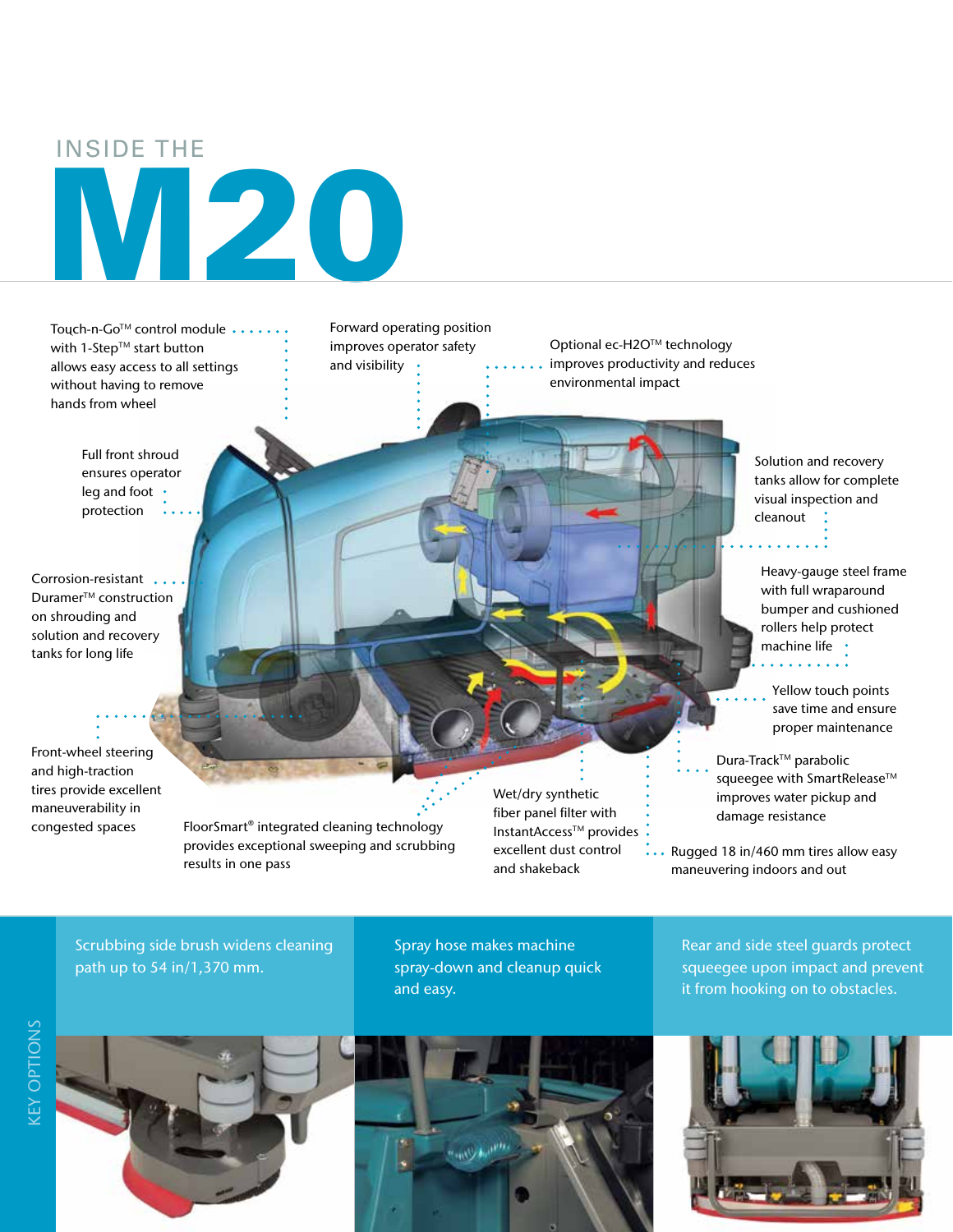#### ENGINEERED FOR PRODUCTIVITY



Dura-Track™ Parabolic Squeegee Yellow Maintenance Touch Points

- **D** Touch-n-Go<sup>TM</sup> control module with 1-Step<sup>TM</sup> start button allows operators quick access to all settings without removing hands from the steering wheel.
- **High-capacity, multi-level hydraulic rear hopper**  $(3.9 \text{ ft}^3/110L$  | 390 lbs/177 kg) increases cleaning productivity by eliminating the need to manually handle debris. Touch-n-Go<sup>™</sup> Control Module **National Control Module** of Bandle debris
	- **D** Dura-Track<sup>TM</sup> parabolic squeegee with SmartRelease™ delivers exceptional water pickup and reduces maintenance and replacement parts due to squeegee damage.
	- **Easy-access design** offers quick service access and visibility to on-board diagnostics, helping minimize downtime and reduce maintenance costs.
	- **D** Cab-forward position and spacious operator compartment provide outstanding visibility, safety and ergonomics to protect operators, the machine and your facility.
	- $\blacktriangleright$ Easy-to-identify yellow maintenance touch points help save time and money in routine maintenance activity.

High-powered pressure washer allows for easy blast-cleaning of hard-to-reach areas.





Overhead guard protects operators from falling objects.







M20